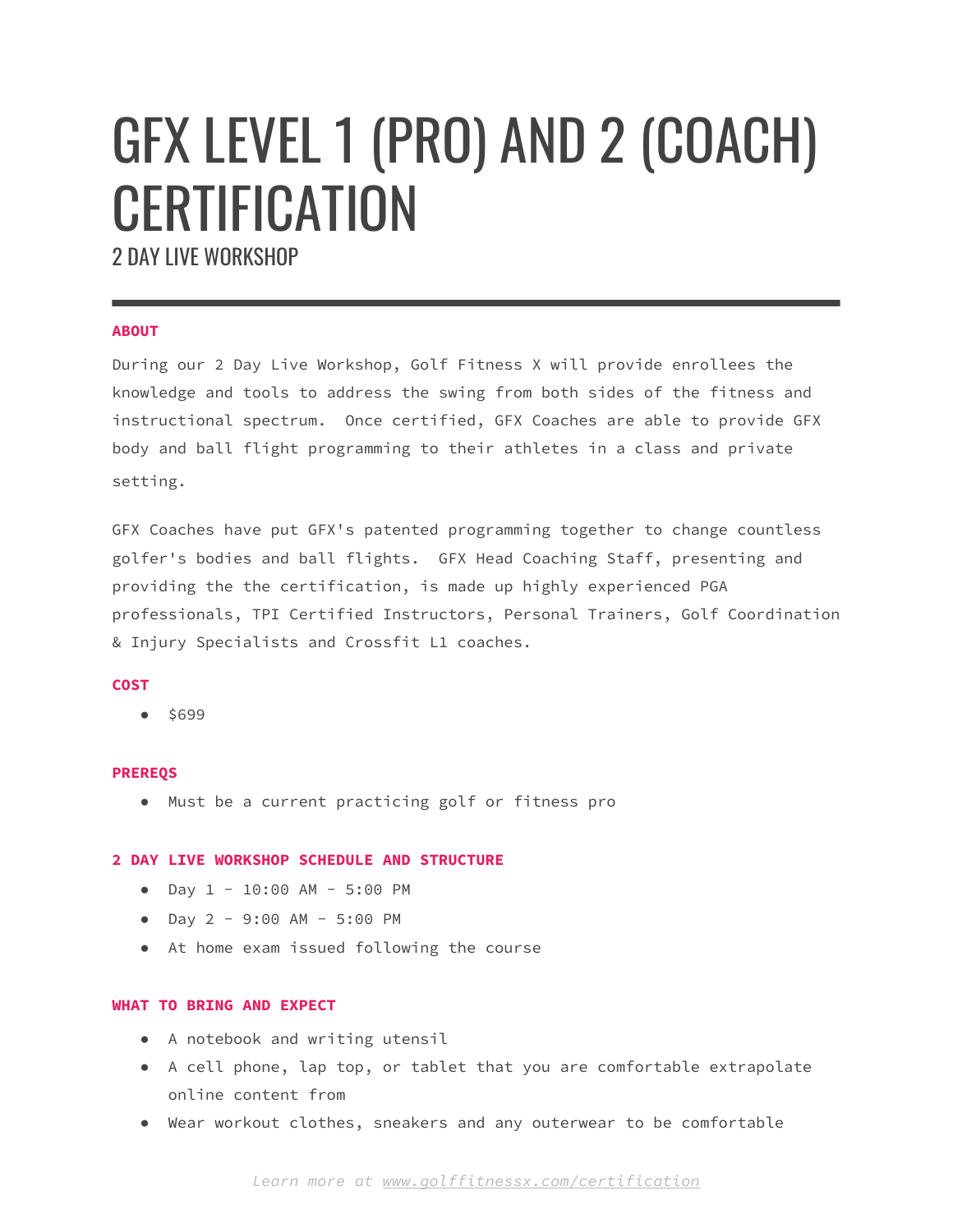- Bring snacks and water
	- There is a water fountain available
- Lunch is provided both days

#### **WHAT IS ACQUIRED AND LEARNED THROUGH THE CERTIFICATION?**

- 14 MSRS and CEC (TBD) from equipment and GFX Membership sales.
- 15% commission from GFX Equipment and Online Membership Sales
- Access to the Online GFX Interactive Course Module
- GFX tee shirt
- GFX test voucher
- Access to the GFX at home screening module
- Access to GFX daily programming for 1 year
- Instructor's only Facebook page access
- Personal use discount on GFX Equipment

#### **REQUIREMENTS TO MAINTAIN STATUS**

- Must pay annual dues of \$99, following the first year of their certification to maintain access to programming.
	- If they move up to Head Coach this fee is waived or if they have over 20+ athletes training under them.
	- If an additional GFX track is taken the dues are waived for the year which the continuing education took place.
- Must take an additional GFX Track, or retake the Coaches Course within 5 years of certification to maintain status
- Must maintain 10+ athletes annually to maintain status

# GFX CERTIFIED COACH 2 DAY LIVE WORKSHOP SYLLABUS

# DAY 1

# **9:30-10:00 - REGISTRATION**

#### **10:00 - 10:15 - GET READY TO CHANGE BODIES AND BALL FLIGHTS**

- Welcome
- The Story. "They Saw a Void Between Golf Instruction and Fitness"
- Why No Textbook?
- GFX Pre Cert Survey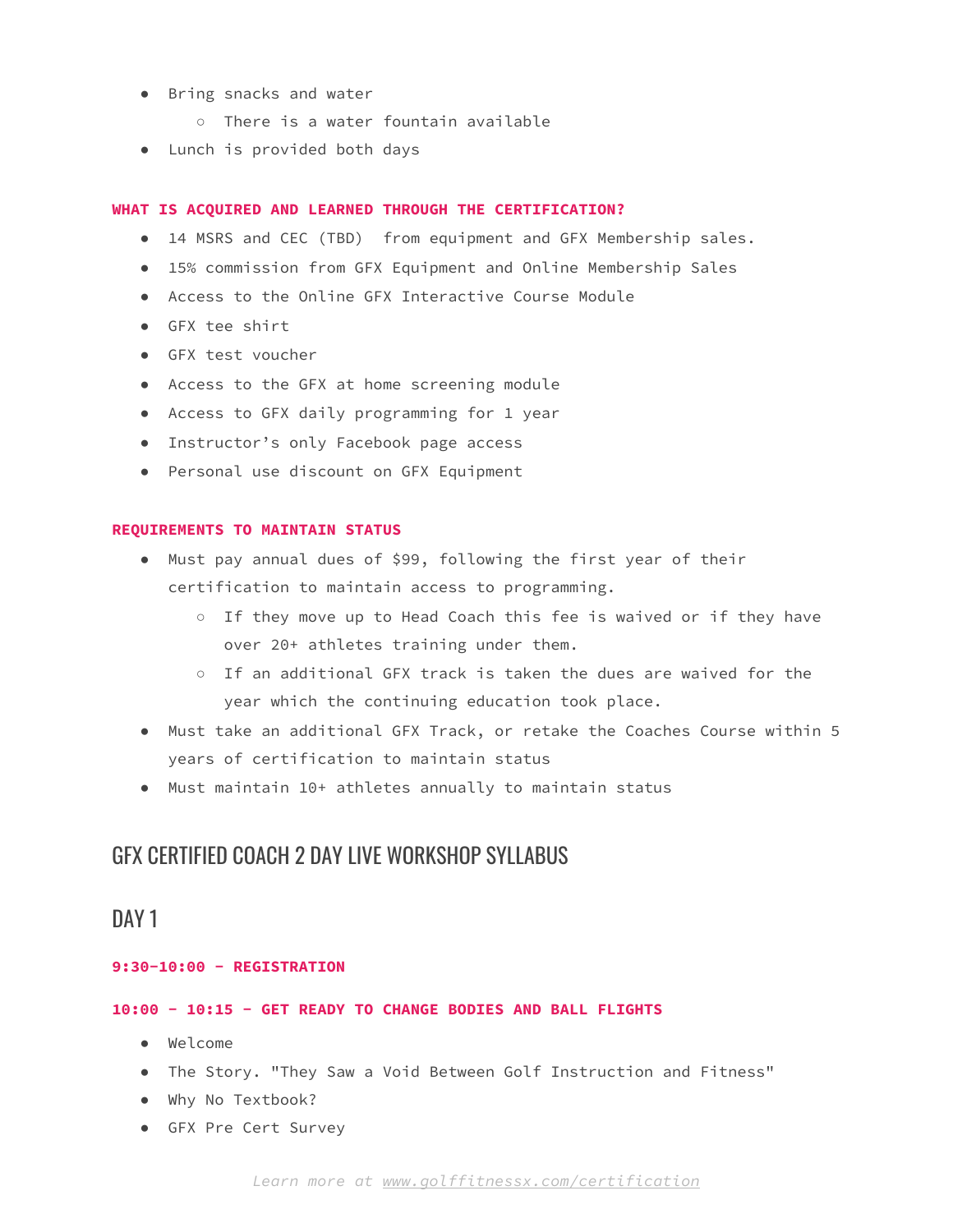#### **10:15 - 10:45 - THE "X" IN GOLF FITNESS X**

- The Golf Swing
- The Golf Body and Fitness
- Training Both. Increase Results.
- What is "X"?
- Definition of GFX and What It Provides
- Why GFX is Different from Other Golf Fitness Programs
- Improve Your Body and Ball Flight. That's "X"
- "X" Content Quiz

#### **10:45 - 11:15 - GOLF FITNESS X FUNCTIONAL GOLFER TRAINING MODEL**

- Golf Fitness X Functional Golfer Training Model
- The Functional Golfer Blueprint
- Applying the GFX Functional Training Model
- Function Golfer Content Quiz

#### **11:15 - 12:15 - THE GFX FOUR SWING FOUNDATIONS**

- Introduction
- Using Video to Read the Blueprint
- Swing Foundation: Set Up
- Swing Foundation: Backswing
- Swing Foundation: Impact
- Swing Foundation: Finish

#### **12:15 - 1::15 - THE GOLF FITNESS X SIX SWING SKILLS (1 thru 3)**

- Introduction and explanation for each of the 6 GFX Swing Skills
	- Learn golf specific cues
	- Define
	- Understanding the muscle cues and mobility needed
	- Learn to identify how to fix both body and swing issues
- GFX Swing Skill: Posture
- GFX Swing Skill: Rotation
- GFX Swing Skill: Segmentation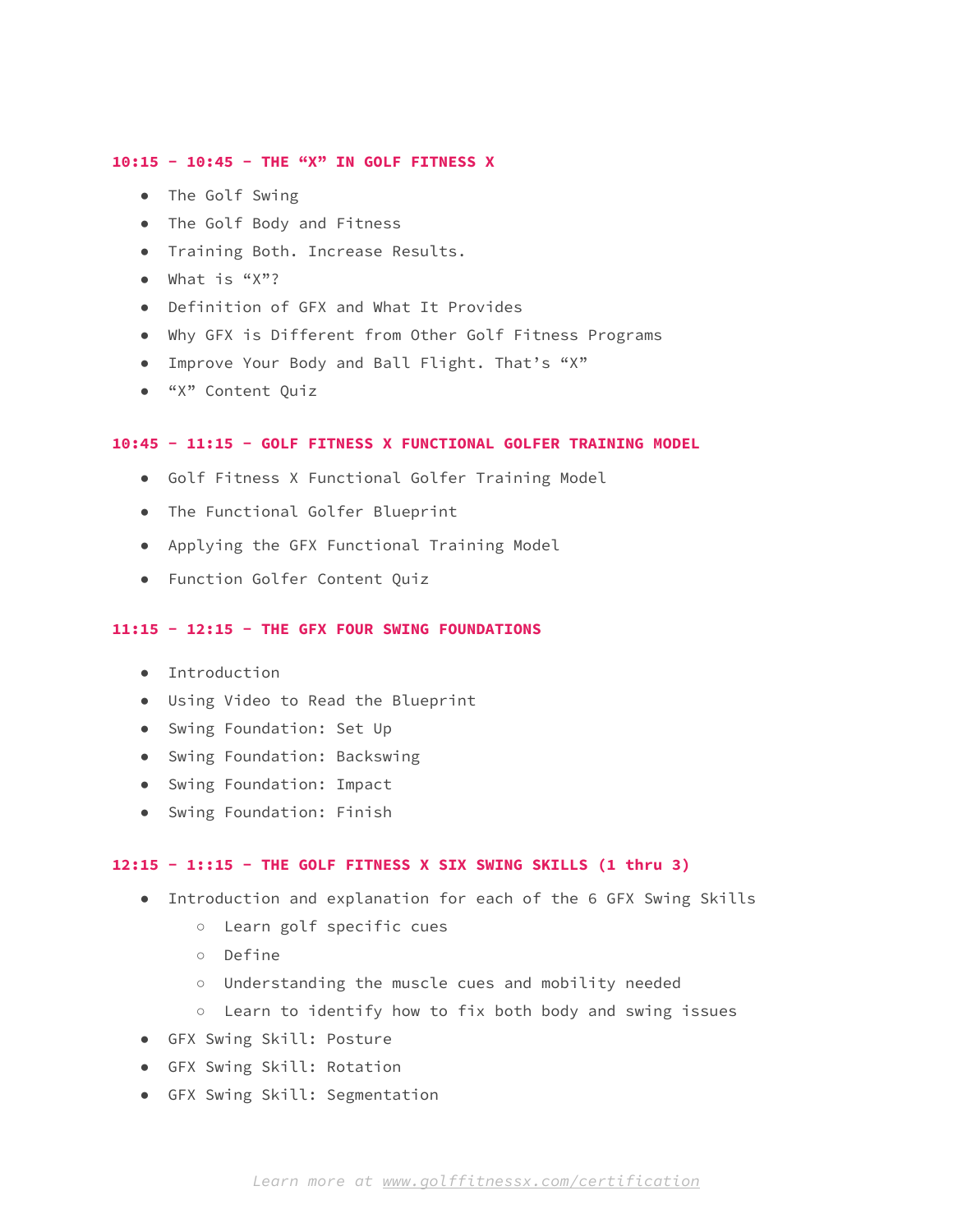## **LUNCH - 1:30 - 2:30**

#### **1:30 - 2::30 - THE GOLF FITNESS X SIX SWING SKILLS (4 thru 6)**

- GFX Swing Skill: Weight Shift and Balance
- GFX Swing Skill: Swing Plane
- GFX Swing Skill: Speed

#### **2:30 - 3:30 - FUNCTIONAL GOLFER BODY AND SWING SCREEN**

- Introduction and explanation for each of the 6 GFX Swing Skills
	- Learn golf specific cues
	- Define
	- Understanding the muscle cues and mobility needed
	- Learn to identify how to fix both body and swing issues
- Weight Shift Test
- 45/90 Tap Tap Test
- Dirty Toe Test
- Hip Hinge Test
- Underhand Paper Throw Test
- Swoosh Drill
- Butt on the Wall Test
- L to L Test

#### **3:30 - 4:00 - HOW GFX CHANGES BODIES AND BALL FLIGHTS**

- Further Understanding Fit-Skill Exercises
- GFX SWOD. Seeing Results After Workout
- Application of Golf Fitness X and Orange Whip Equipment to Maximize Results
- Quiz on How GFX Programming Content

# **4:00 - 4:45 - EXPERIENCING ONLINE GFX PROGRAMMING**

- GolfFitnessX.com Tour
- SWOD Study
	- Perform the daily provided GFX SWOD
- Understanding the SWOD Library
- SWOD Analysis Activity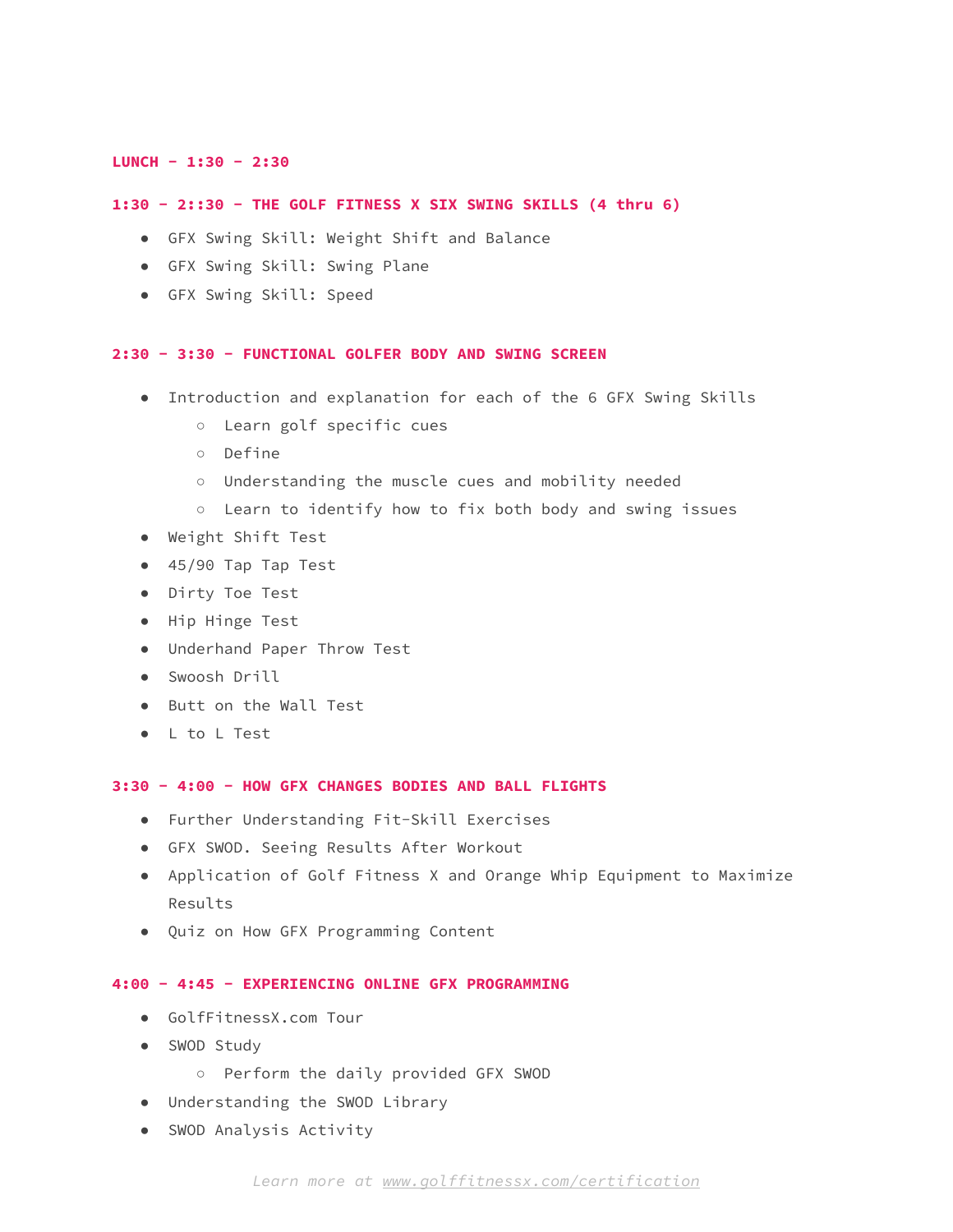- GFX On the Range Study
	- Using OTR as a Golf Pro or Fitness Pro
- OTR Analysis Activity
- GFX Stretch Study
	- Perform the daily provided GFX Stretch Routine

## **4:45 - 5:15 - APPLICATION OF GFX AS A CERTIFIED PRO**

- Building the Brand, Community, and Your Business
- Implement GolfFitnessX.com Online Membership into Your Athletes Golf and Fitness Routines
- Providing GFX Equipment to Your Athletes
- GFX Certified Pro Assets/Advertisements

### **5:15 - 5:30 - BREAK**

#### **5:30 - 6:00 - DAY 1 EXAM**

- 50 multiple choice questions
- Must receive a score of 75% or higher

# Day 2

# **9:00 - 9:15 - DAY 1 REVIEW**

- Day 1 Q and A
- Test results and retake information

#### **9:15 - 10:00 - HEAD COACH LED SWOD**

● Participants will do the Swing Workout of the Day posted on GFX led by a GFX Head Coach

## **10:00 - 11:30 - COACHING GFX FIT-SKILLS EXERCISES DURING THE SWOD**

- Points of Performance Model
- During Warm Up, Pre SWOD and SWOD
- Demonstration, verbal, external input
- Self assessment and improvement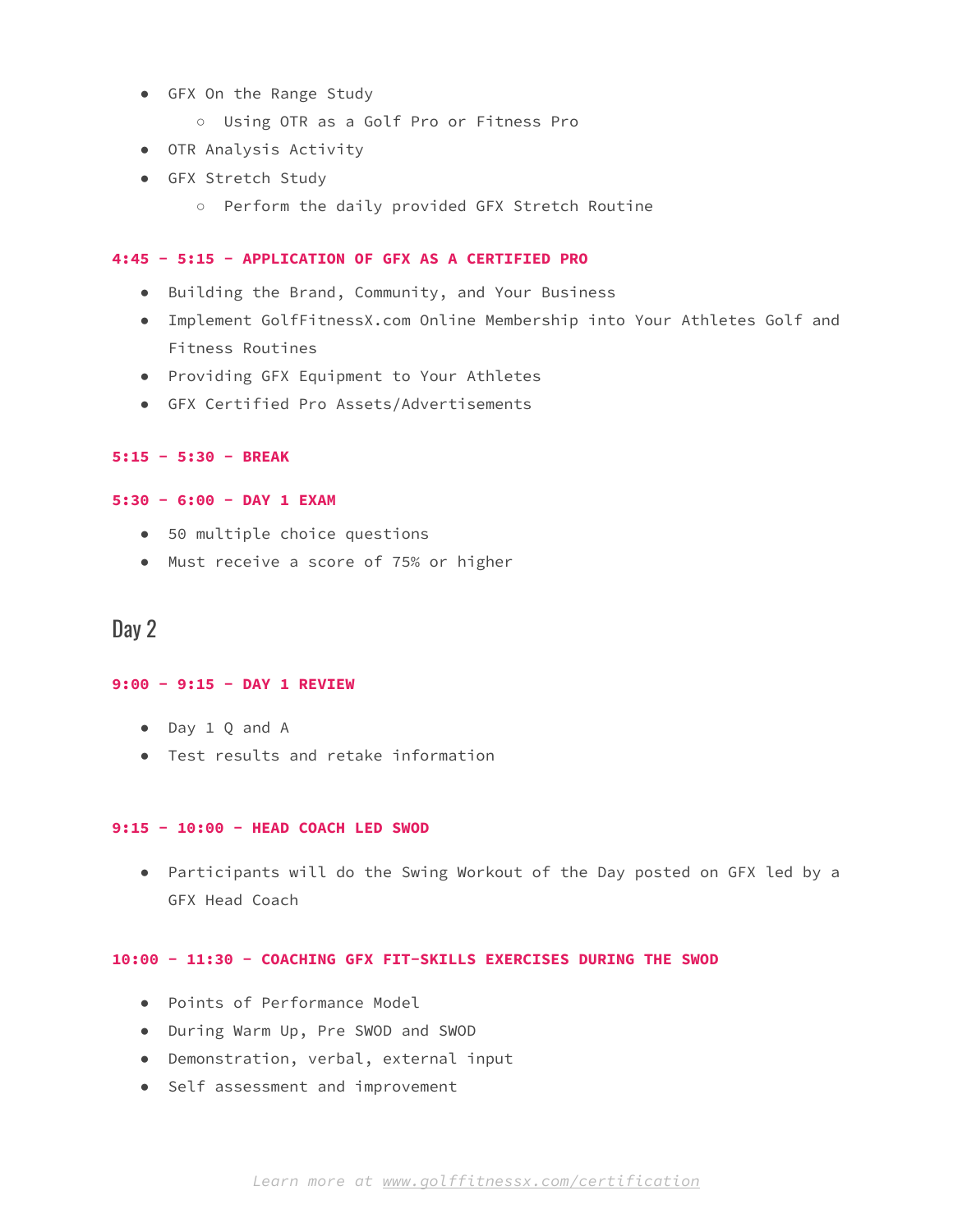#### **11:30 - 12:15 - SAFETY AND LIMITATION IDENTIFICATION**

- Apply understanding of the athlete interview process
- Grasp liability as an instructor
- Modification options and explanation of when and why to modify

#### **12:15 - 1:00 - 7 STEPS TO PROVIDING A BODY & BALL FLIGHT CHANGING SWOD**

- 1. Open the SWOD
- 2. Warm Up
- 3. Explain SWOD Fit-Skill Exercises
- 4. Create the SWOD environment
- 5. Update, and transition
- 6. Cool Down
- 7. Score and Evaluate

# **1:00 - 2:00 LUNCH**

#### **2:00 - 2:45 - STUDENT LEAD SWING FOUNDATION SWOD**

#### **2:45 - 3:15 PRE-SWOD PREP**

- Use existing market
- Website Operation
	- Speaking SWOD
	- Understanding how to use demo videos
		- Modifyers
	- Coaches notes
- Stage with Room
- Own the Whiteboard
- Get to know the clock

### **3:15 - 4:30 - SWOD LED BY FOURSOMES**

- Assign different SMF
- Coaches need to explain the SWOD and create atmosphere
- Build 4 warm up exercises and have them rotate through them
	- Person cueing is responsible for transition